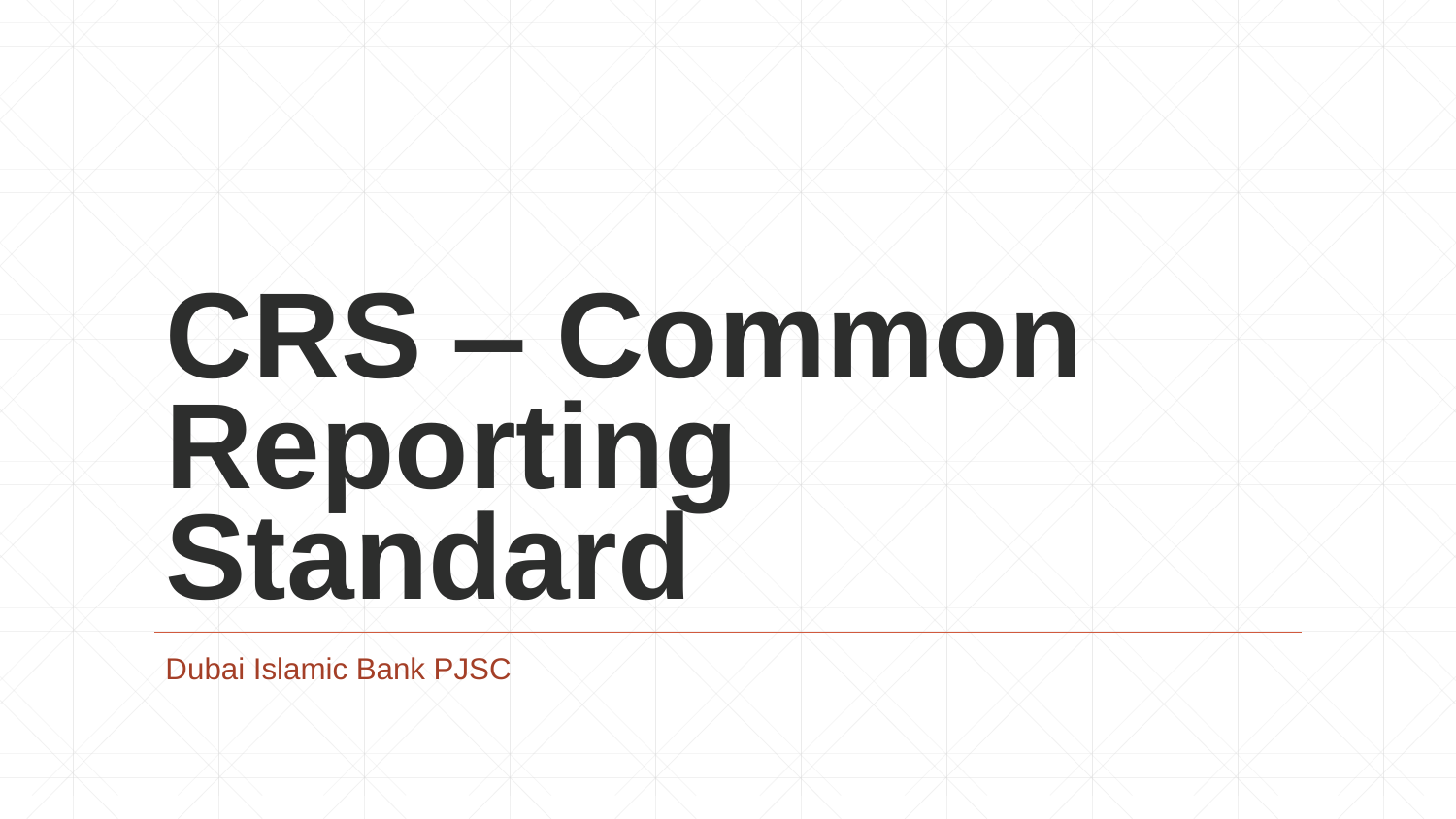## **What is CRS?**

▪ In Dec 2016, Central Bank of UAE mandated UAE banks to implement CRS. This is an initiative in which all banks and financial institutions around the world will be involved in an exchange of information to help **fight against tax evasion**. This is known as the **Common Reporting Standard** ("the CRS") and we at Dubai Islamic Bank would like to help you understand what it means for you.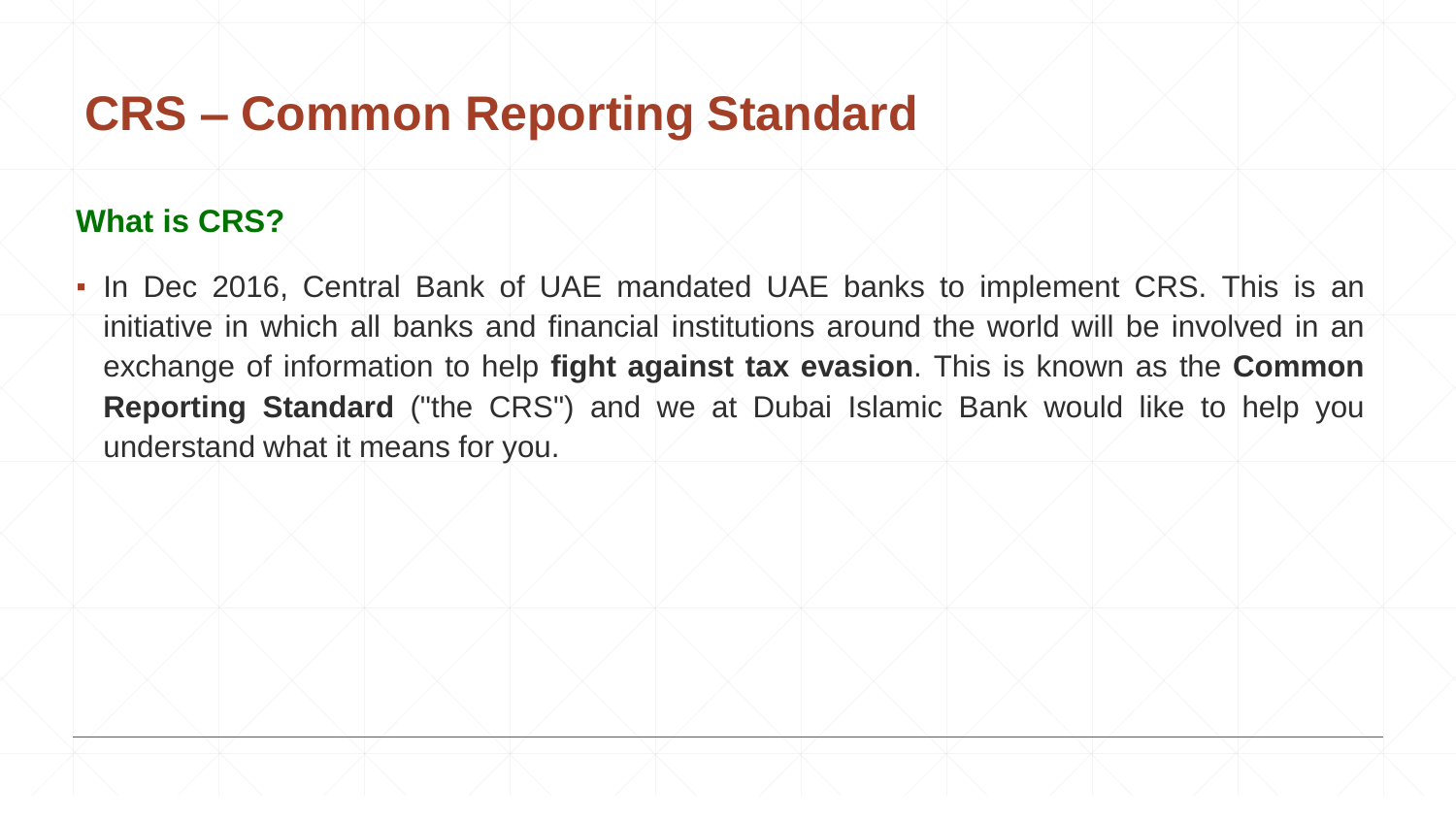## **What does DIB require?**

▪ Under the CRS, we at DIB are required to determine where you are a "tax resident" (this will usually be a country where you are liable to pay income or corporate taxes). We will base this on information we have already or we may ask you for additional details.

#### **What is the documentation required?**

**.** If you are tax resident outside the country where you bank then we may need additional details, including information relating to your accounts, to the tax authority in the country where the account is held. They may then share that information with the tax authority of the country (or countries) where you are tax resident.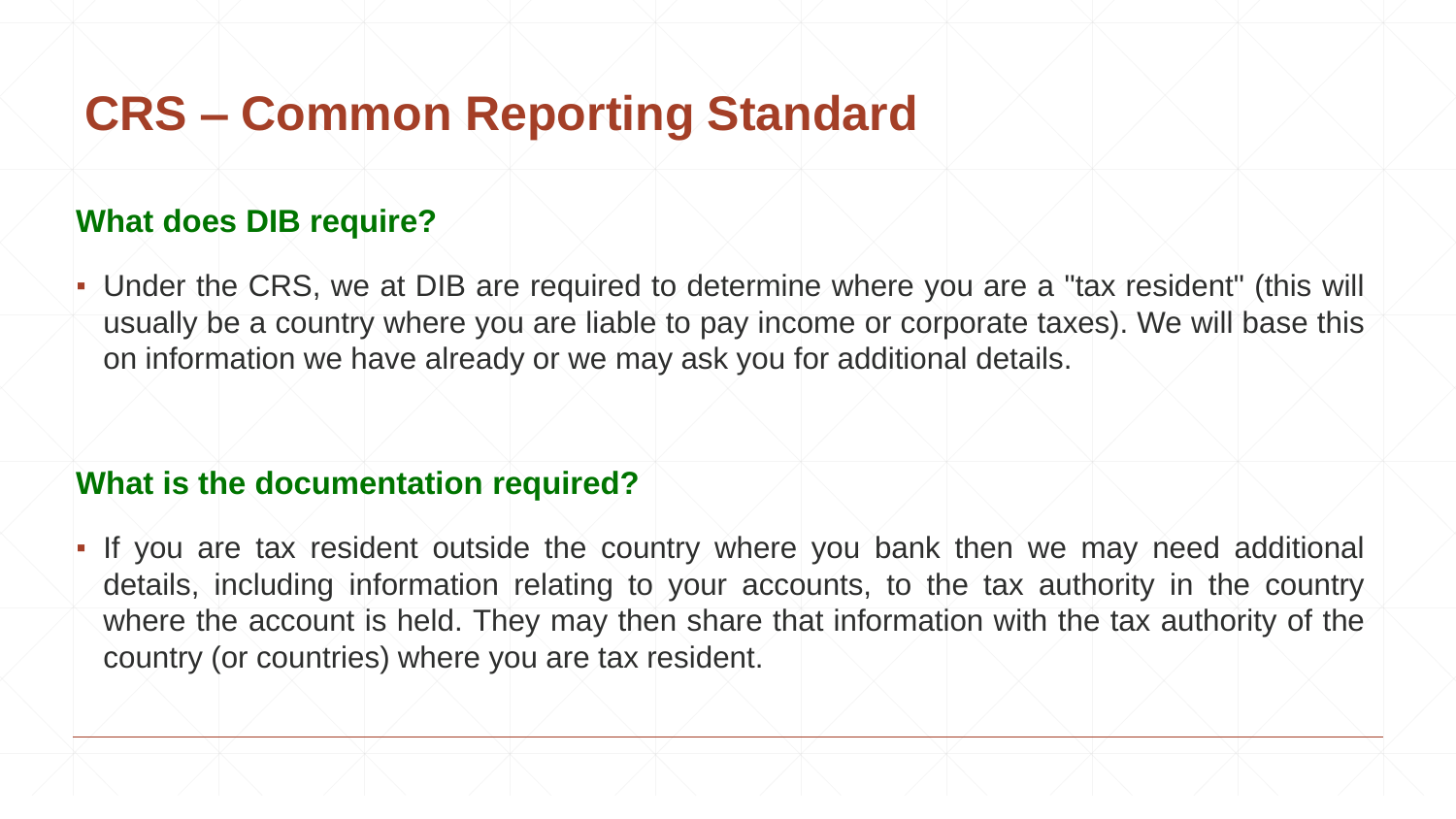## **Who is it applicable for?**

Whether you are an individual customer or you have a business relationship with us, CRS will be applicable for you. The extend of how much CRS is applicable to you will depend on factors such as:

- The type of account or product you hold with DIB?
- Where you bank with us?
- Where you live or operate as a business?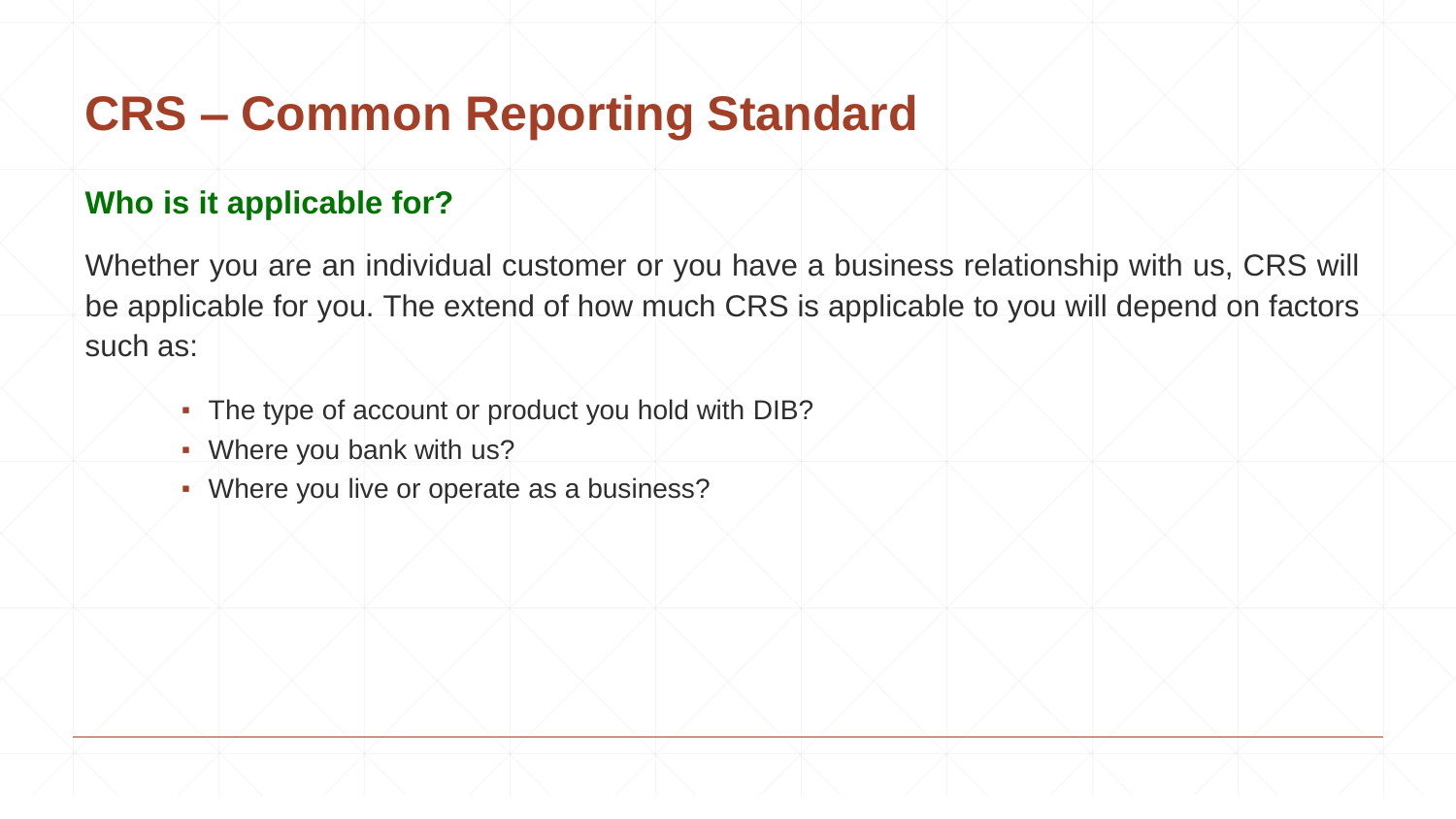### **Will the bank help me through this process?**

**Don't worry,** we at DIB will contact you if you are affected and will confirm what you need to do to make sure that we correctly identify where you are tax resident.

#### **Important**

- Please note that you may receive more than one request for information, if you have multiple banking relationships with us
- If you have any questions regarding your tax residency, please refer to the rules governing tax residence that have been published by each country's national tax authority. If you have any specific questions regarding your tax residency, please contact a professional tax adviser, as we are unable to provide tax advice.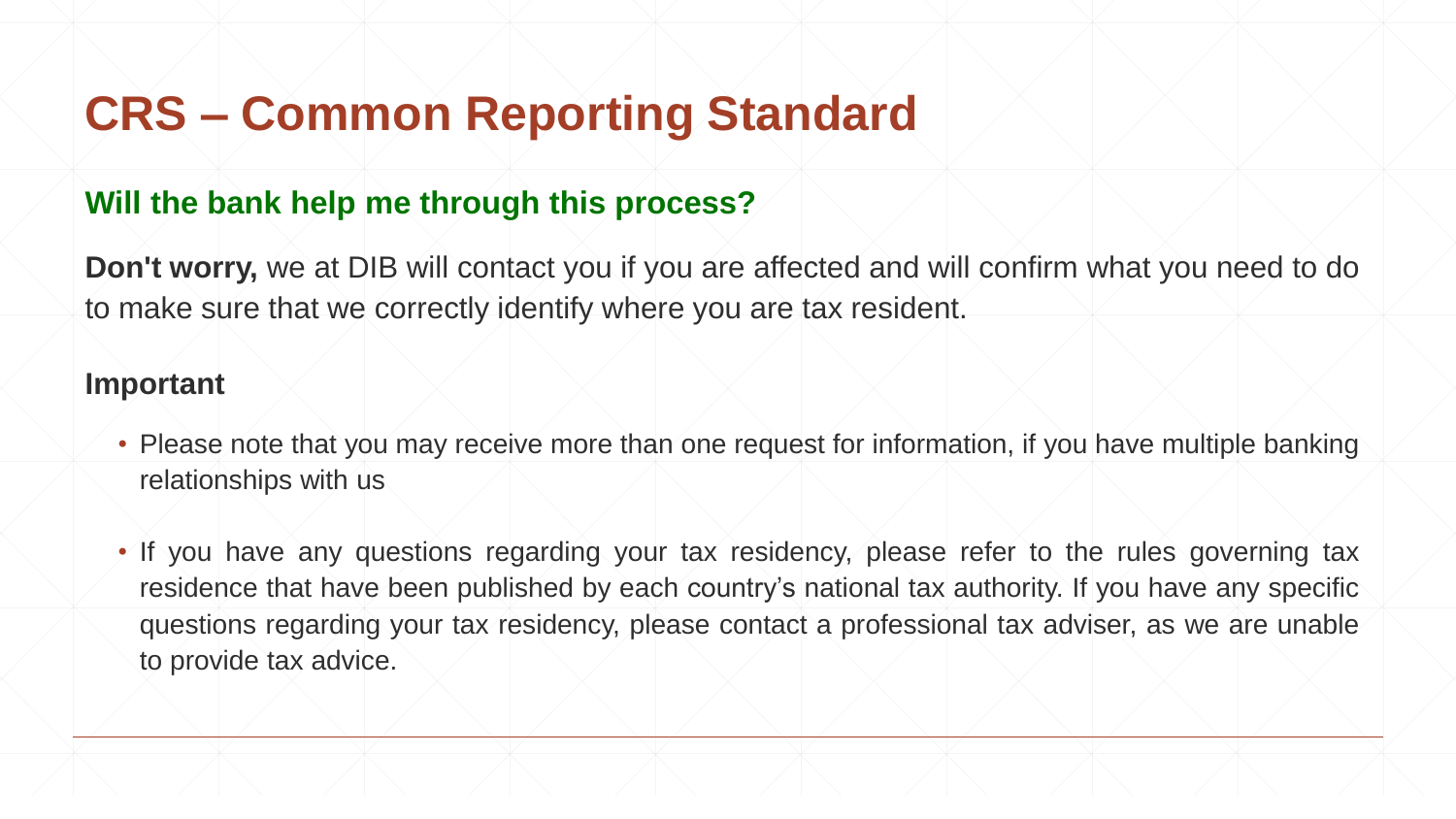#### **Will the bank help me through this process?**

To find out more about the CRS and how it affects you, and to access the required forms to fill in, please select the appropriate forms:

- **CRS Self-Certification for Individuals**
- CRS Self-Certification for Entities
- CRS Self-Certification for Controlling Persons